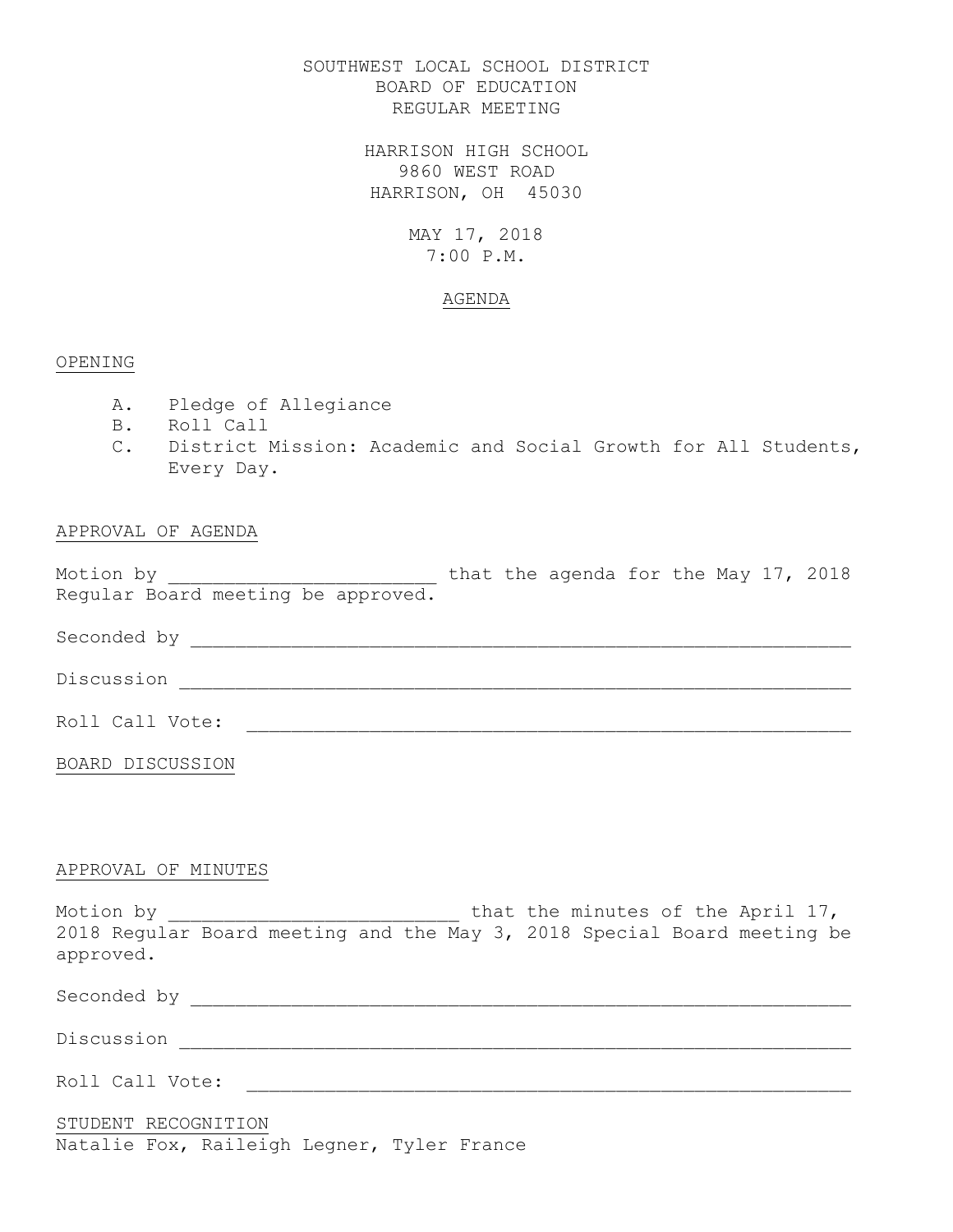# COMMUNICATIONS

# GENERAL PUBLIC – Agenda Items Only

# CURRICULUM

| 1. ELA Curriculum Adoption                                                                                                         |
|------------------------------------------------------------------------------------------------------------------------------------|
| We recommend that the Board approve the ELA curriculum adoption.                                                                   |
|                                                                                                                                    |
| Discussion <u>_______________________________</u>                                                                                  |
|                                                                                                                                    |
| 2. Summer School                                                                                                                   |
| We recommend that the Board approve the 2018 Summer School Offerings at<br>the High School.                                        |
|                                                                                                                                    |
|                                                                                                                                    |
| Roll Call Vote:                                                                                                                    |
| 3. We recommend that the Board approve an agreement with Abre for a<br>single sign-on environment for parents, students and staff. |
|                                                                                                                                    |
|                                                                                                                                    |
| Roll Call Vote: Note: Note: 2008 Page 2014                                                                                         |
| SUPERINTENDENT'S REPORT                                                                                                            |
| 1. Personnel                                                                                                                       |
| We recommend that the following personnel items be approved:                                                                       |
| 2017-2018 Unpaid Leave of Absence<br>a.<br>Nellie Barton - 3 Hr. Cook - eff. $4/24/18$ - $5/31/18$                                 |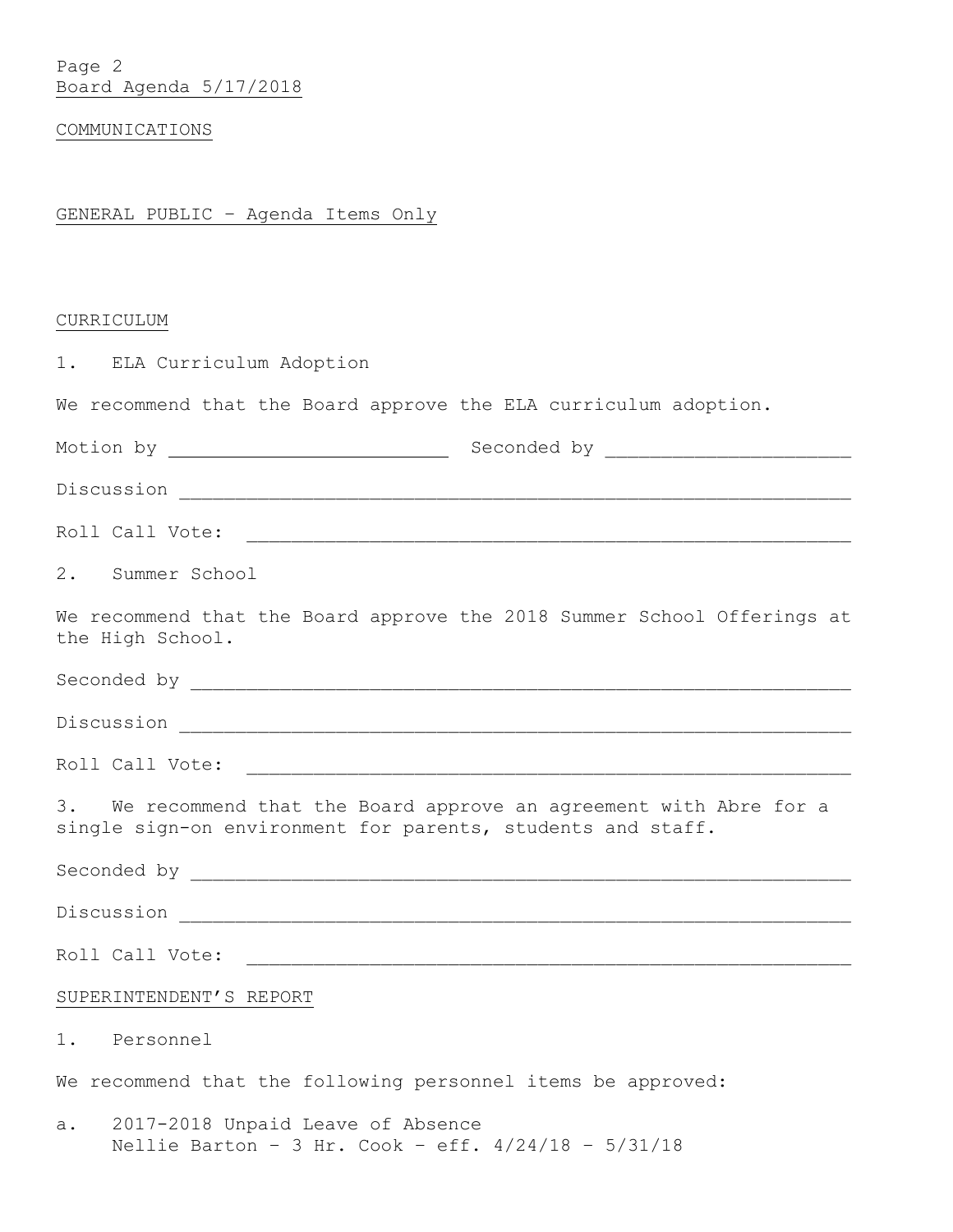Page 3 Board Agenda 5/17/2018 SUPERINTENDENT'S REPORT (cont.) b. 2017-2018 Substitutes Rick Seal – Bus Driver Joseph Fette – Bus Driver Emily McKernan – Cook c. 2018-2019 Contracts Donna Morgan – 3 Hr. Cook – eff. 8/17/18 – One Year Brandon McBee – Additional Class - Dean of Students (1/7) d. 2018-2019 Resignations Rebecca Smith – Bus Monitor Mary Maxwell – Bus Monitor Mary Maxwell – Van Driver e. Administrative Contracts Adam Lohbeck – Director of Operations – eff. 8/1/18 – Three Year 2. Summer School Personnel

We recommend that High School regular and substitute personnel be approved as needed:

High School Administrator (\$3,000.00) – Kris Niehaus High School Teachers (\$25.00/hr. each): Chris Johnson – Junior School Reading and Math Nick Roth – Edgenuity Online Monitor Dan Rettig – ELA Andy Dalton – Summer PE

Motion by Geconded by Seconded by

Discussion \_\_\_\_\_\_\_\_\_\_\_\_\_\_\_\_\_\_\_\_\_\_\_\_\_\_\_\_\_\_\_\_\_\_\_\_\_\_\_\_\_\_\_\_\_\_\_\_\_\_\_\_\_\_\_\_\_\_\_\_

Roll Call Vote:

3. Harrison High School Wrestling Overnight Trip

We recommend that the Board approve an overnight trip for the Harrison High School wrestling team from May 18, 2018 – May 20, 2018. The team will attend the Freestyle State Tournament at Otterbein University.

| Motion by                                        | Seconded by |  |
|--------------------------------------------------|-------------|--|
| Discussion                                       |             |  |
| Roll Call Vote:                                  |             |  |
| 4. Harrison High School Wrestling Overnight Trip |             |  |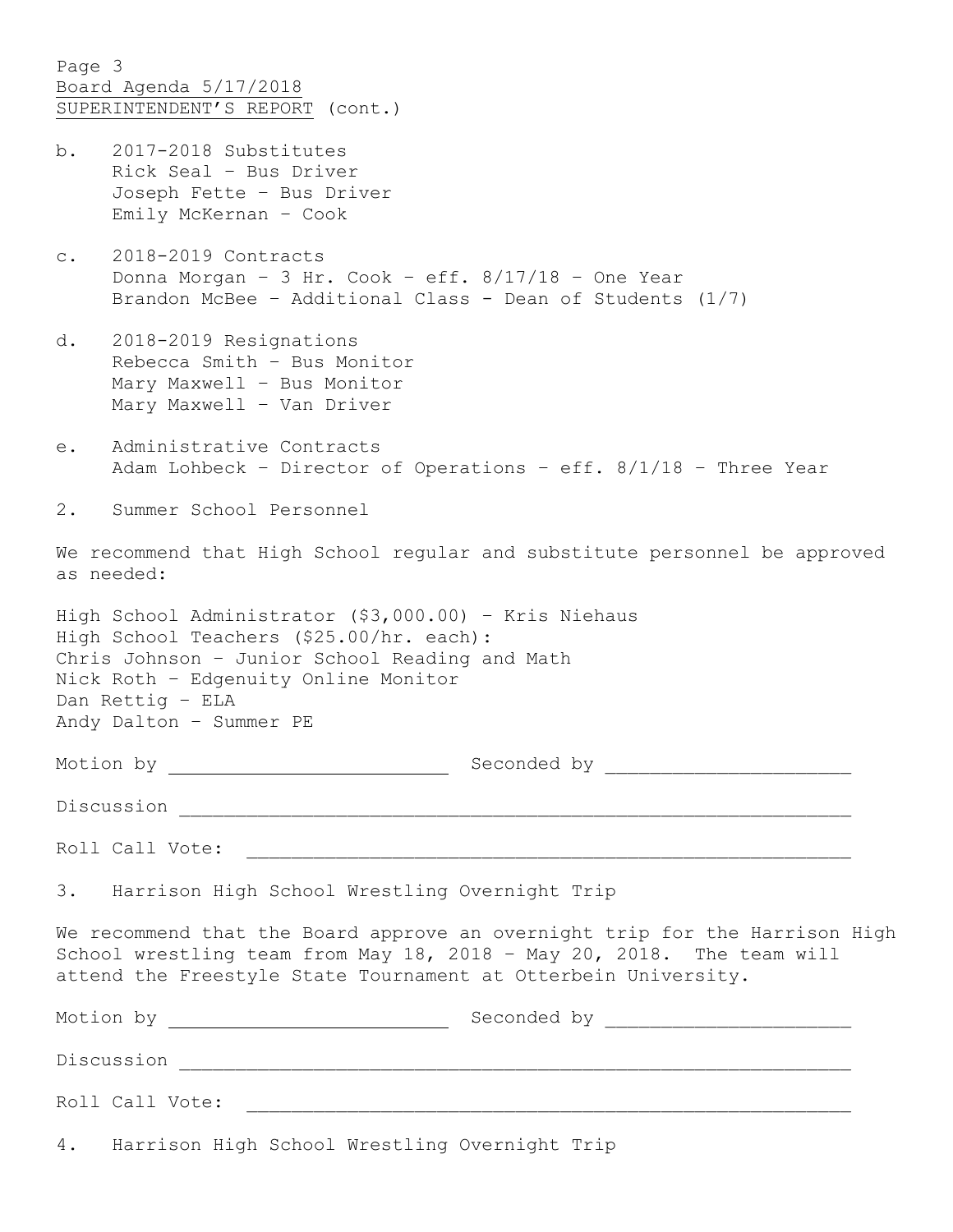Page 4 Board Agenda 5/17/2018 SUPERINTENDENT'S REPORT (cont.)

We recommend that the Board approve an overnight trip for the Harrison High School wrestling team from May 25, 2018 - May 27, 2018. The team will attend the Freestyle/Greco-Roman Central Regionals at Ohio Northern University.

| 5. Harrison High School Robotics Team Overnight Trip |                                                                                                                                                                                                                                    |
|------------------------------------------------------|------------------------------------------------------------------------------------------------------------------------------------------------------------------------------------------------------------------------------------|
|                                                      | We recommend that the Board approve an overnight trip for the Harrison<br>High School Robotics team from May 18, 2018 - May 19, 2018. The team will<br>attend the WOW Alliance Championship at Otterbein University.               |
|                                                      |                                                                                                                                                                                                                                    |
|                                                      |                                                                                                                                                                                                                                    |
|                                                      |                                                                                                                                                                                                                                    |
| 6. Graduating Seniors                                |                                                                                                                                                                                                                                    |
| participate in the commencement ceremonies.          | We recommend that the list of graduating seniors from the Class of 2018<br>(as submitted by the administration) be approved. Only those students who<br>who have successfully met the graduation requirements will be permitted to |
|                                                      |                                                                                                                                                                                                                                    |
|                                                      |                                                                                                                                                                                                                                    |
|                                                      |                                                                                                                                                                                                                                    |
| 7. Hamilton County Cooperative (HCC) Agreement       |                                                                                                                                                                                                                                    |
| 2018 - June 30, 2019.                                | We recommend the Board approve the agreement with Hamilton County<br>Cooperative (HCC) for registration/EMIS data support services from May 1,                                                                                     |
|                                                      |                                                                                                                                                                                                                                    |
|                                                      |                                                                                                                                                                                                                                    |
| Roll Call Vote:                                      |                                                                                                                                                                                                                                    |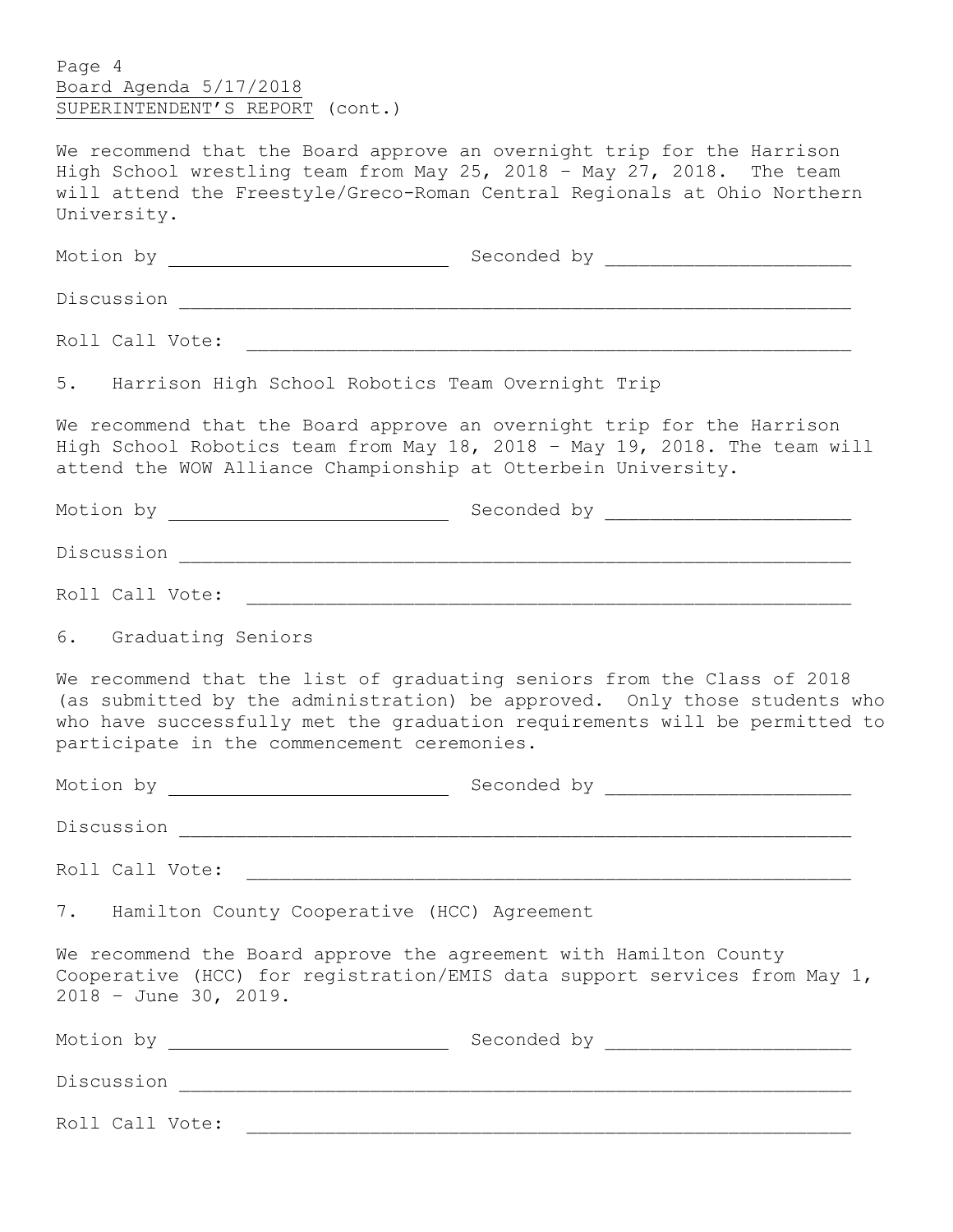| Page 5<br>Board Agenda 5/17/2018<br>SUPERINTENDENT'S REPORT (cont.)                                                                                                                                                            |  |  |  |  |  |
|--------------------------------------------------------------------------------------------------------------------------------------------------------------------------------------------------------------------------------|--|--|--|--|--|
| 8. Central Ohio Medical Review, LLC Service Agreement                                                                                                                                                                          |  |  |  |  |  |
| We recommend the Board approve the service agreement with the Central Ohio<br>Medical Review, LLC for medical review services and related therapy<br>referrals for students from July 1, 2018 through June 30, 2019.           |  |  |  |  |  |
|                                                                                                                                                                                                                                |  |  |  |  |  |
|                                                                                                                                                                                                                                |  |  |  |  |  |
|                                                                                                                                                                                                                                |  |  |  |  |  |
| 9. Butler County ESC (BCESC) Memorandum of Understanding                                                                                                                                                                       |  |  |  |  |  |
| We recommend the Board approve the memorandum of understanding with the<br>Butler County ESC for audiology services for the 2018-2019 school year.                                                                             |  |  |  |  |  |
|                                                                                                                                                                                                                                |  |  |  |  |  |
|                                                                                                                                                                                                                                |  |  |  |  |  |
| Roll Call Vote: The Contract of the Contract of the Contract of the Contract of the Contract of the Contract of the Contract of the Contract of the Contract of the Contract of the Contract of the Contract of the Contract o |  |  |  |  |  |
| 10. Healthcare Process Consulting (HPC) Service Agreement                                                                                                                                                                      |  |  |  |  |  |
| We recommend the Board approve the service agreement with Healthcare<br>Processing Consulting for managing the District's Ohio Medicaid School<br>Program (OMSP) from July 1, 2018 - June 30, 2021.                            |  |  |  |  |  |
|                                                                                                                                                                                                                                |  |  |  |  |  |
|                                                                                                                                                                                                                                |  |  |  |  |  |
|                                                                                                                                                                                                                                |  |  |  |  |  |
| 11. Applied Behavioral Services Contract Agreements                                                                                                                                                                            |  |  |  |  |  |
| We recommend the Board approve the contract agreements with Applied<br>Behavioral Services for the educational placement of two students for the<br>2018-2019 school year.                                                     |  |  |  |  |  |
|                                                                                                                                                                                                                                |  |  |  |  |  |
|                                                                                                                                                                                                                                |  |  |  |  |  |
|                                                                                                                                                                                                                                |  |  |  |  |  |
| 12. Maxim Healthcare Services Educational Institution Staffing Agreement                                                                                                                                                       |  |  |  |  |  |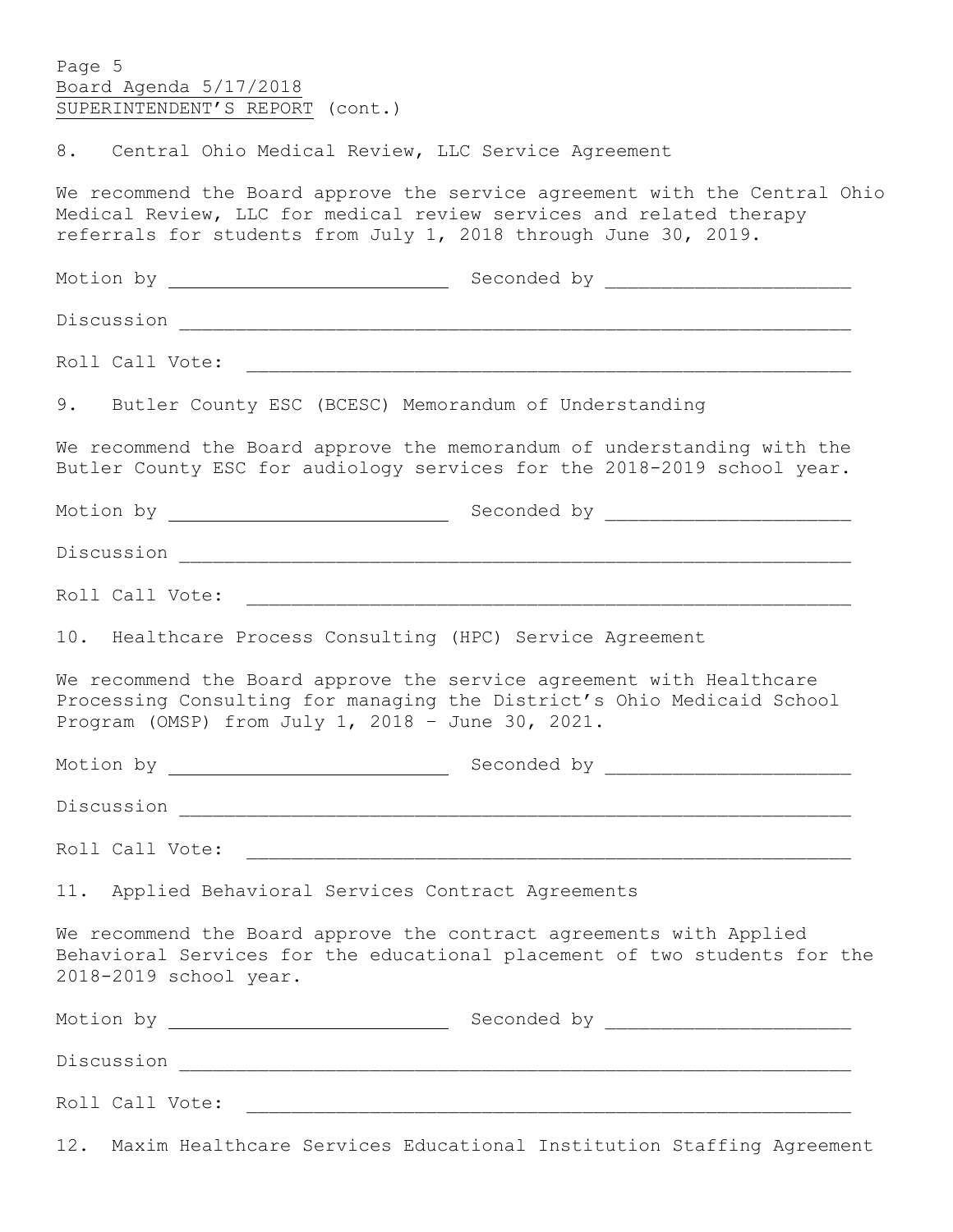Page 6 Board Agenda 5/17/2018 TREASURER'S REPORT (cont.)

We recommend the Board approve the educational institution staffing agreement with Maxim Healthcare Services for nursing services for the 2018-2019 school year.

Motion by Seconded by \_\_\_\_\_\_\_\_\_\_\_\_\_\_\_\_\_\_\_\_\_\_

Discussion \_\_\_\_\_\_\_\_\_\_\_\_\_\_\_\_\_\_\_\_\_\_\_\_\_\_\_\_\_\_\_\_\_\_\_\_\_\_\_\_\_\_\_\_\_\_\_\_\_\_\_\_\_\_\_\_\_\_\_\_

Roll Call Vote: \_\_\_\_\_\_\_\_\_\_\_\_\_\_\_\_\_\_\_\_\_\_\_\_\_\_\_\_\_\_\_\_\_\_\_\_\_\_\_\_\_\_\_\_\_\_\_\_\_\_\_\_\_\_

13. Mercy Health Partnership (Informational)

#### TREASURER'S REPORT

1. Financial Results

We recommend that the Board approve the Treasurer's Monthly Financial Report and Schedule of Investments as follows:

#### MONTHLY FINANCIAL REPORT

#### GENERAL FUND

| Beginning Balance 4/1/2018         | \$9,926,215.77                      |
|------------------------------------|-------------------------------------|
| Plus: Receipts for April 2018      | 4,397,267.10                        |
| Total Cash Available               | 14, 323, 482.87                     |
| Less: Disbursements for April 2018 | 2,957,184.68                        |
| Ending Balance 4/30/2018           | \$11, 366, 298.19 \$11, 366, 298.19 |
| ALL OTHER FUNDS                    |                                     |
| Beginning Balance 4/1/2018         | \$14,612,652.27                     |
| Plus: Receipts for April 2018      | 751,045.95                          |
| Total Cash Available               | 15, 363, 698.22                     |
| Less: Disbursements for April 2018 | 513, 426.11                         |
| Ending Balance 4/30/2018           | \$14,850,272.11 \$14,850,272.11     |
| Total Fund Balances 4/30/2018      | \$26, 216, 570.30                   |
| (General & All Other Funds)        |                                     |

| SCHEDULE OF INVESTMENTS |              | INTEREST | PURCHASE | MATURITY |         |
|-------------------------|--------------|----------|----------|----------|---------|
| INVESTMENT<br>TYPE OF   | AMOUNT       | RATE     | DATE     | DATE     | FUND    |
| Commercial Paper        | \$578,364.72 |          | 03/13/18 | 05/10/18 | Bond    |
| Certificate of Deposit  | \$250,000.00 | 0.90%    | 05/27/16 | 05/25/18 | General |
| Certificate of Deposit  | \$250,000.00 | 0.95%    | 05/27/16 | 05/29/18 | General |
| Federal Agency          | \$500,000.00 | 1.00%    | 05/09/17 | 06/29/18 | General |
| Federal Agency          | \$500,000.00 | 1.38%    | 05/09/17 | 07/03/18 | General |
| Commercial Paper        | \$400,000.00 | 1.60%    | 01/02/18 | 08/01/18 | Bond    |
| Certificate of Deposit  | \$250,000.00 | 1.30%    | 05/09/17 | 08/17/18 | General |
| Certificate of Deposit  | \$250,000.00 | 1.12%    | 08/30/17 | 08/30/18 | General |
| Certificate of Deposit  | \$250,000.00 | 0.90%    | 09/09/16 | 09/10/18 | General |
| Certificate of Deposit  | \$250,000.00 | 1.05%    | 09/12/16 | 09/12/18 | General |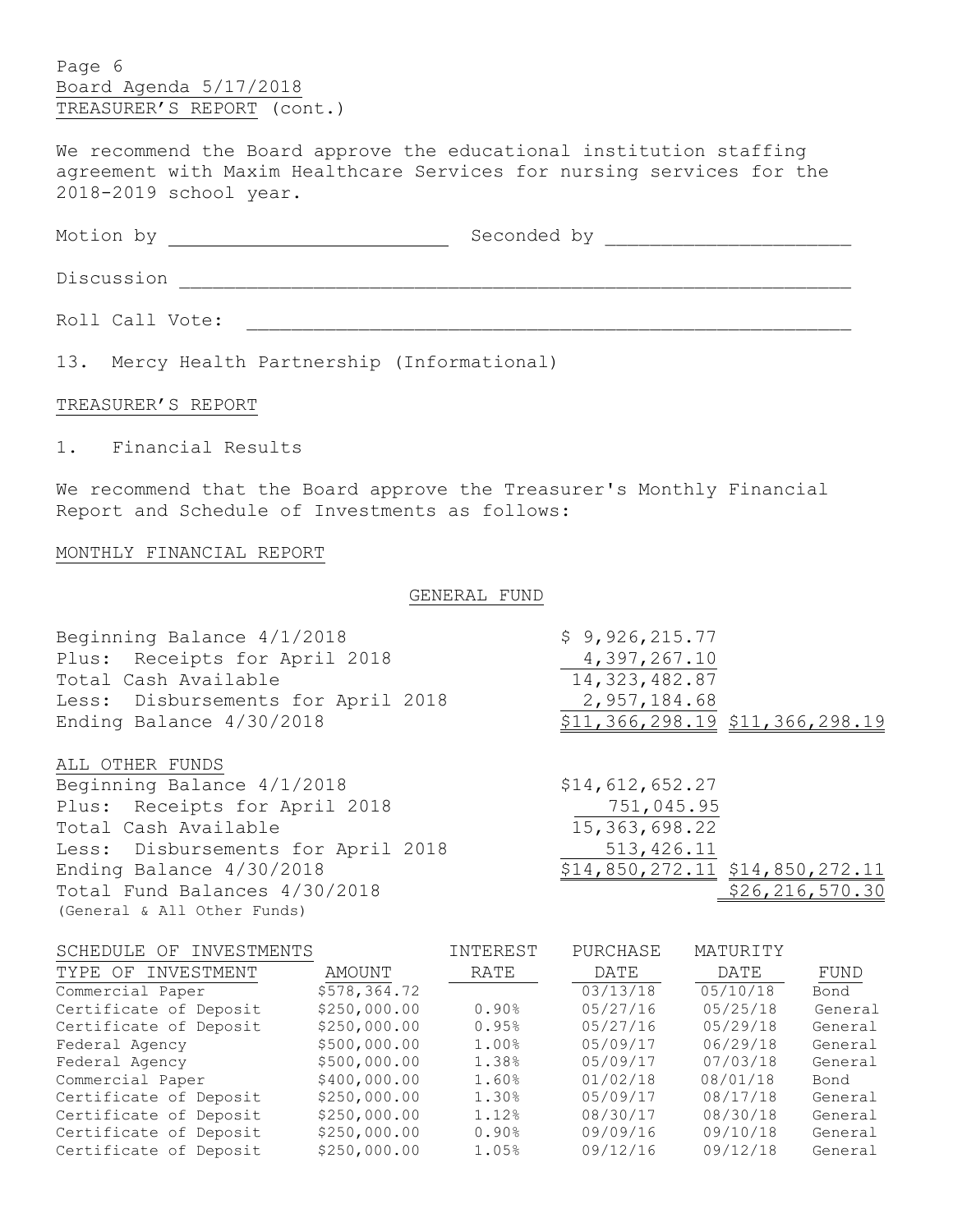Page 7 Board Agenda 5/17/2018 TREASURER'S REPORT (cont.)

| Certificate of Deposit           | \$250,000.00   | 2.00%       | 05/11/17                 | 09/14/18 | General      |
|----------------------------------|----------------|-------------|--------------------------|----------|--------------|
| Certificate of Deposit           | \$250,000.00   | 1.15%       | 09/16/16                 | 09/16/18 | General      |
| Certificate of Deposit           | \$250,000.00   | 0.85%       | 09/19/16                 | 09/19/18 | General      |
| Certificate of Deposit           | \$250,000.00   | 1.00%       | 09/23/16                 | 09/24/18 | General      |
| Certificate of Deposit           | \$250,000.00   | 1.00%       | 09/09/16                 | 10/09/18 | General      |
| Untied State Treasury            | \$5,555,000.00 | 0.75%       | 01/02/18                 | 10/31/18 | Bond         |
| Federal Agency                   | \$3,450,000.00 | 1.05%       | 01/02/18                 | 11/07/18 | Bond         |
| Certificate of Deposit           | \$250,000.00   | 1.50%       | 05/09/17                 | 11/13/18 | General      |
| Certificate of Deposit           | \$250,000.00   | 1.55%       | 11/22/17                 | 11/21/18 | General      |
| Certificate of Deposit           | \$250,000.00   | 1.30%       | 05/09/17                 | 11/23/18 | General      |
| Certificate of Deposit           | \$250,000.00   | 1.45%       | 11/24/17                 | 11/23/18 | General      |
| Certificate of Deposit           | \$250,000.00   | 1.50%       | 06/30/17                 | 12/31/18 | General      |
| Federal Agency                   | \$500,000.00   | 1.25%       | 11/17/17                 | 01/16/19 | General      |
| Certificate of Deposit           | \$250,000.00   | 1.90%       | 03/08/18                 | 03/07/19 | General      |
| Federal Agency                   | \$500,000.00   | 1.50%       | 11/17/17                 | 03/08/19 | General      |
| Certificate of Deposit           | \$250,000.00   | 1.55%       | 06/30/17                 | 03/29/19 | General      |
| Certificate of Deposit           | \$250,000.00   | 2.10%       | 03/14/18                 | 04/15/19 | General      |
| Certificate of Deposit           | \$250,000.00   | 1.95%       | 04/27/18                 | 04/26/19 | General      |
| Certificate of Deposit           | \$250,000.00   | 1.60%       | 11/22/17                 | 05/22/19 | General      |
| Federal Agency                   | \$250,000.00   | 1.38%       | 03/27/18                 | 05/25/19 | General      |
| Federal Agency                   | \$250,000.00   | 1.63%       | 03/27/18                 | 06/14/19 | General      |
| Certificate of Deposit           | \$250,000.00   | 2.10%       | 03/27/18                 | 06/27/19 | General      |
| Federal Agency                   | \$500,000.00   | 0.88%       | 04/17/18                 | 08/02/19 | General      |
| Certificate of Deposit           | \$250,000.00   | 2.20%       | 03/29/18                 | 09/29/19 | General      |
| Certificate of Deposit           | \$250,000.00   | 2.30%       | 03/29/18                 | 09/30/19 | General      |
| Federal Agency                   | \$500,000.00   | 1.44%       | 03/27/18                 | 10/21/19 | General      |
| Federal Agency                   | \$500,000.00   | 1.50%       | 03/27/18                 | 12/19/19 | General      |
| Liquid Inv. Acct. -              | \$19,053.29    | .01%        | $\overline{\phantom{0}}$ | $-$      | General      |
| Fifth Third Money Market         | \$58,310.02    | .01%        |                          |          | General      |
| KeyBanc Capital Market           | \$3,114,275.18 | .01%        |                          |          | General      |
| Fifth Third Money Market         | \$29,358.58    | .01%        |                          |          | Bond         |
|                                  |                |             |                          |          |              |
|                                  |                |             | April 2018               |          | FISCAL YTD   |
| Interest received - General Fund |                |             | \$7,005.64               |          | \$123,152.57 |
| Interest received - Bond Fund    |                |             | \$21,331.09              |          | \$23,495.81  |
|                                  |                |             |                          |          |              |
| Motion by                        |                | Seconded by |                          |          |              |
|                                  |                |             |                          |          |              |
| Discussion                       |                |             |                          |          |              |
|                                  |                |             |                          |          |              |
| Roll Call Vote:                  |                |             |                          |          |              |
|                                  |                |             |                          |          |              |
| $2$ .<br>Transfer of Funds       |                |             |                          |          |              |
|                                  |                |             |                          |          |              |

We recommend the Board approve the transfer of \$7,987.48 from the General Fund (001) to the Permanent Improvement Fund (003) for building maintenance.

| Motion by       | Seconded by |  |  |  |  |
|-----------------|-------------|--|--|--|--|
| Discussion      |             |  |  |  |  |
| Roll Call Vote: |             |  |  |  |  |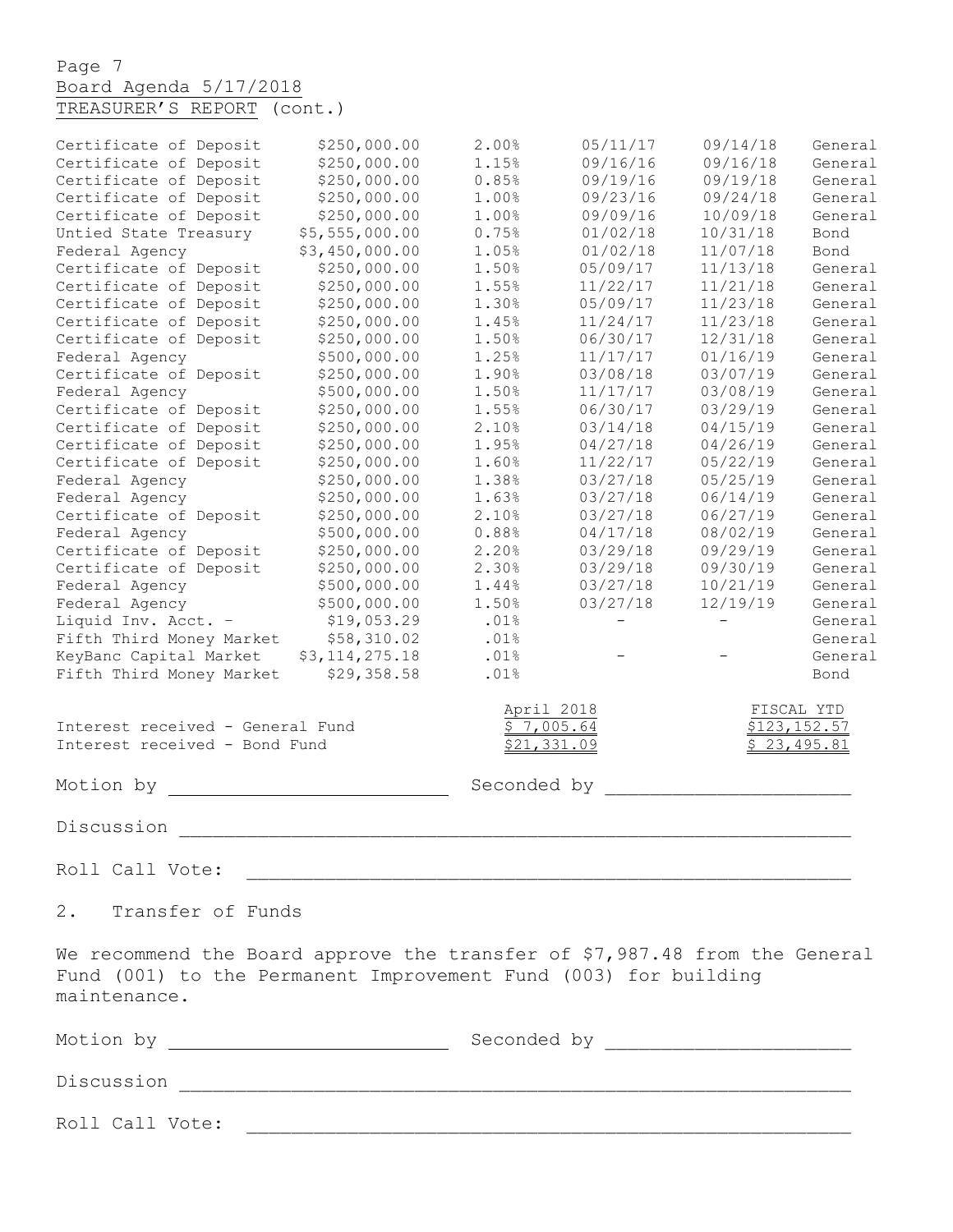Page 8 Board Agenda 5/17/2018 TREASURER'S REPORT (cont.) 3. Resolution No.13-2018 - FY 2018 Permanent Appropriations We recommend that the Board adopt the following Resolution No.13-2018: BE IT RESOLVED by the Board of Education, Southwest Local School District, Hamilton County, Ohio, that to provide for the current expenses and other expenditures of said Board of Education, during the period July 1, 2017 to June 30, 2018, the following sums be and the same are hereby set aside and appropriated for the several purposes for which expenditures are to be made and during the same period, as follows: GENERAL FUND 001 36,500,000.00 OTHER FUNDS BOND RETIREMENT FUND 002 3 1,600,000.00 PERMANENT IMPROVEMENT FUND 003 35,000.00 BUILDING FUND 004 7.52 FOOD SERVICES FUND 006 1,450,000.00 SPECIAL TRUST FUND 007 2000 10,639.26 UNIFORM SCHOOL SUPPLIES FUND 009 300,000.00 CLASSROOM FACILITES 010 8,000,000.00 PUBLIC SCHOOL SUPPORT FUND 018 200,000.00 OTHER GRANT FUND 019 33,193.35 DISTRICT AGENCY FUND 022 794.22 CLASSROOM FACILITIES 034 10,000.00 STUDENT ACTIVITY FUND 200 250,000.00 ATHLETIC ACTIVITY FUND 300 320,000.00 320,000.00 AUXILIARY SERVICES FUND 401 200,951.07 DATA COMMUNICATIONS FOR SCHOOL BUILDINGS FUND 451 10,800.00 CAREER TECHNICAL EDUCATION ENHANCEMENT FUND 461 8,000.00 (IDEA, PART B) SPECIAL EDUCATION FUND 516 935,000.00 TITLE I DISADVANTAGED CHILDREN/TARGETED ASSISTANCE FUND 572 1,033,000.00 (IDEA - ECSE, PART B) SPECIAL EDUCATION FUND 587 19,520.53<br>IMPROVING TEACHER QUALITY FUND 590 IMPROVING TEACHER QUALITY FUND 590 TOTAL OTHER FUNDS **\$14,560,905.95** TOTAL APPROPRIATIONS - ALL FUNDS  $\sim$  851,060,905.95 Motion by Seconded by \_\_\_\_\_\_\_\_\_\_\_\_\_\_\_\_\_\_\_\_\_\_ Discussion \_\_\_\_\_\_\_\_\_\_\_\_\_\_\_\_\_\_\_\_\_\_\_\_\_\_\_\_\_\_\_\_\_\_\_\_\_\_\_\_\_\_\_\_\_\_\_\_\_\_\_\_\_\_\_\_\_\_\_\_ Roll Call Vote: 4. Five Year Forecast – FY 2018 Base Year We recommend that the revised Five Year Forecast for the period FY 2018- FY 2022 be approved and transmitted to the Ohio Department of Education. Motion by Seconded by \_\_\_\_\_\_\_\_\_\_\_\_\_\_\_\_\_\_\_\_\_\_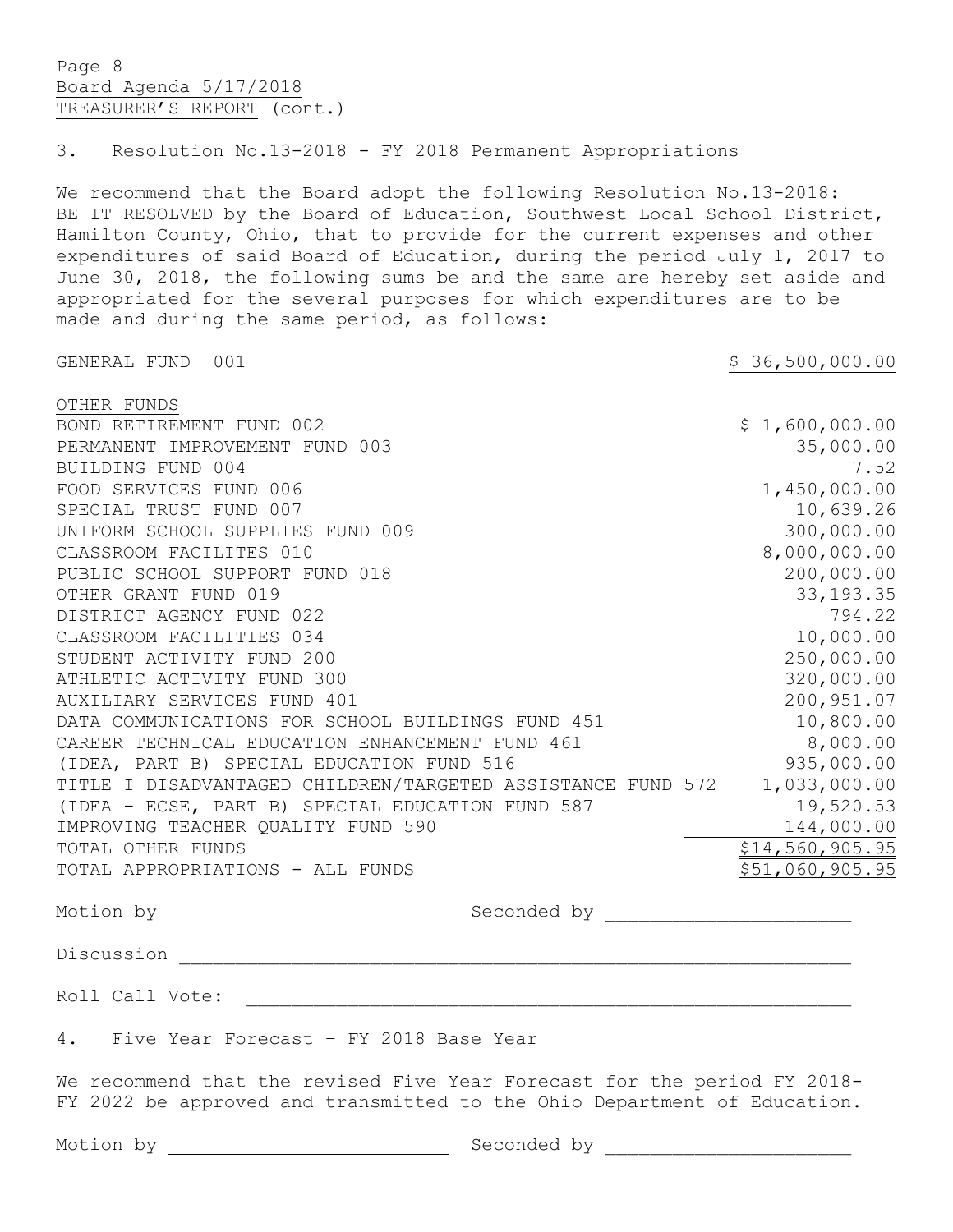| Page 9                                                                                                                                                                                                                                                 |
|--------------------------------------------------------------------------------------------------------------------------------------------------------------------------------------------------------------------------------------------------------|
| Board Agenda 5/17/2018                                                                                                                                                                                                                                 |
| TREASURER'S REPORT (cont.)                                                                                                                                                                                                                             |
|                                                                                                                                                                                                                                                        |
|                                                                                                                                                                                                                                                        |
| 5. Transfer of Funds                                                                                                                                                                                                                                   |
| We recommend the transfer of \$13,190.53 from the General Fund (001) to the<br>Bond Retirement Fund (002) for payment of interest on H.B. 264 Qualified<br>Construction Bonds.                                                                         |
|                                                                                                                                                                                                                                                        |
|                                                                                                                                                                                                                                                        |
|                                                                                                                                                                                                                                                        |
| 6. Resolution No. 14-2018 - Accepting Amounts and Rates                                                                                                                                                                                                |
| We recommend that the Board adopt the following Resolution No. 14-2018:<br>Resolution accepting the amounts and rates as determined by the budget<br>commission and authorizing the necessary tax levies and certifying them to<br>the County Auditor. |
|                                                                                                                                                                                                                                                        |
|                                                                                                                                                                                                                                                        |
|                                                                                                                                                                                                                                                        |
| GENERAL PUBLIC                                                                                                                                                                                                                                         |
|                                                                                                                                                                                                                                                        |
|                                                                                                                                                                                                                                                        |
|                                                                                                                                                                                                                                                        |
| BOARD REPORT                                                                                                                                                                                                                                           |
| Personnel<br>1.                                                                                                                                                                                                                                        |
| The Board recommends that the following personnel items be approved:                                                                                                                                                                                   |
| Accept resignation of Brian Rabe as Treasurer effective 6/10/2018<br>a.                                                                                                                                                                                |
|                                                                                                                                                                                                                                                        |

c. Employ Thomas Lowe as Assistant to the Treasurer effective 5/29/2018 – 7/31/2021 with the intent to employee as Treasurer upon licensure.